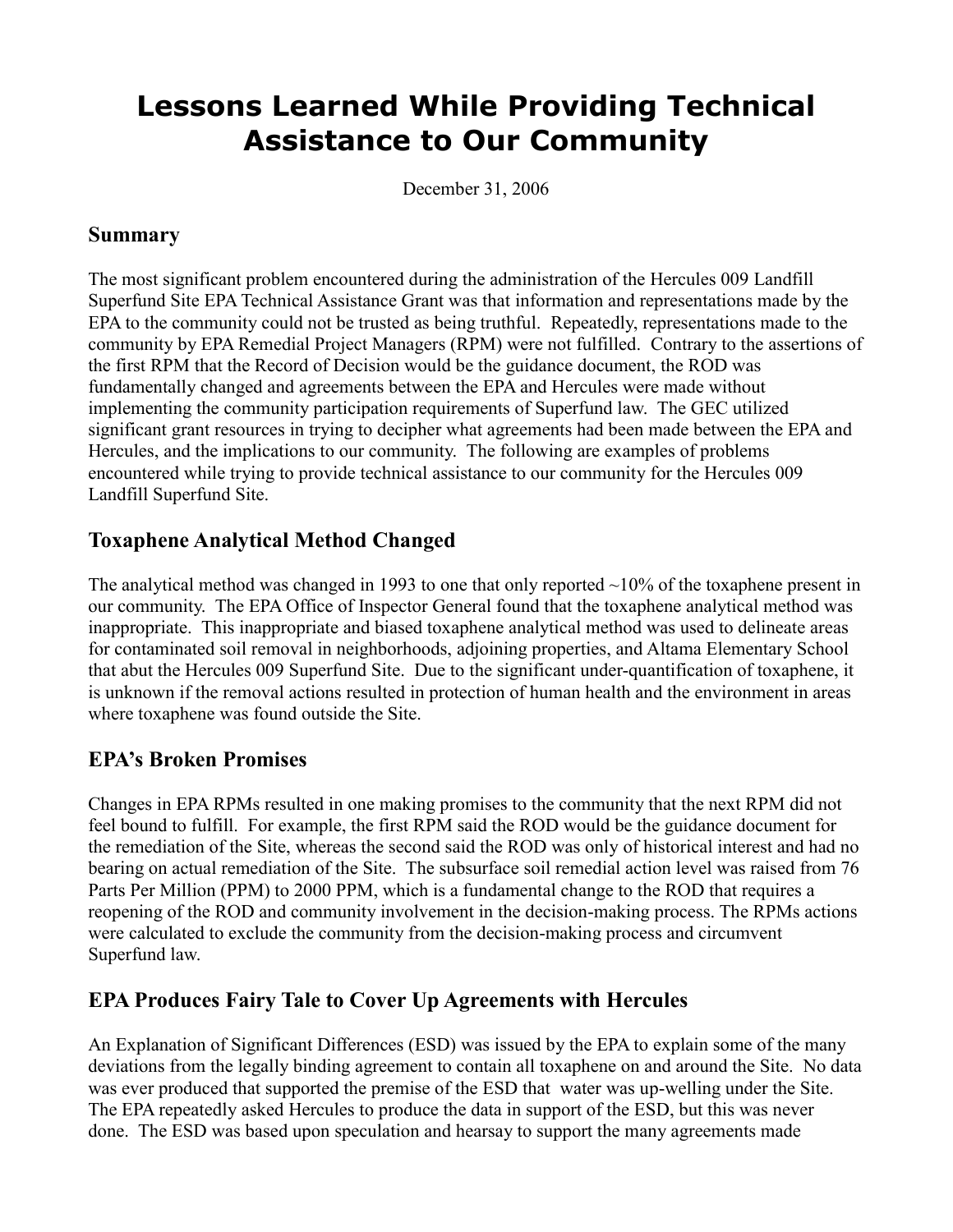between the EPA and Hercules which resulted in only part of the toxaphene manufacturing wastes being contained. Site data clearly shows that the EPA's ESD was no more than a fairy tail.

## **EPA Deceit and Deception**

The EPA asked the GEC to enter into the EPA mediation program to resolve questions, comments, and concerns about EPA failure to follow the legally binding decision for containment of the Site and community input into the decision-making process required under Superfund law. After numerous delays, the EPA withdrew from the program one week prior to the mediation session. The EPA explained that they had delayed the GEC long enough to complete the remedial work at the Site and our concerns were no longer valid to them!

### **EPA Headquarters Ignores Community's Rights Under Superfund Law**

The GEC submitted our concerns to EPA Headquarters (HQ) about EPA failure to be truthful to the community and comply with the ROD. Even though EPA HQ repeatedly said they would respond to the GEC, no response was received.

#### **EPA Ombudsman Promises, Inspector General Breaks Promises**

Due to no response to the GEC from EPA HQ, our concerns were sent to the EPA Office of the Ombudsman. The EPA Ombudsman asked that we put our concerns into the form of questions and assured they would be answered. The EPA Ombudsman's office was closed and put under the EPA Office of Inspector General (IG). The IG did not feel bound by the assurances given by the EPA Ombudsman and limited their response to only questions about the analytical method developed to under quantify toxaphene. Once again, the lack of continuity in the EPA resulted in the response given to the GEC not being truthful. The GEC did extensively document our concerns with the IG.

### **EPA Grant Kept Community Informed, But Not Involved in the Decision-Making Process**

The purpose of the EPA Technical Assistance Grant program is to keep the community informed about the Superfund process and involved in the decision-making process. It was our experience that the grant did mot meet all the objectives and goals of the EPA technical assistance program due to the efforts of EPA Remedial Project Managers to circumvent Superfund law. While the community was kept informed, EPA actions excluded our community from the decision-making process.

# **EPA Failed to Resolve Ongoing Human Health Threats**

The data collected at the Site was flawed due to the inappropriate toxaphene analytical method used to delineate soil removal actions in neighborhoods, schoolyards, and surrounding properties. The IG focused upon toxaphene analysis of Site water but failed to address the human health risks from contaminated soil. In addition, no soil sampling was recommended, or has been conducted, to resolve if an ongoing human health threat continues at Altama Elementary School, or surrounding neighborhoods and properties.

### **The EPA Has Consistently Not Been Truthful or Responsive to Our Community**